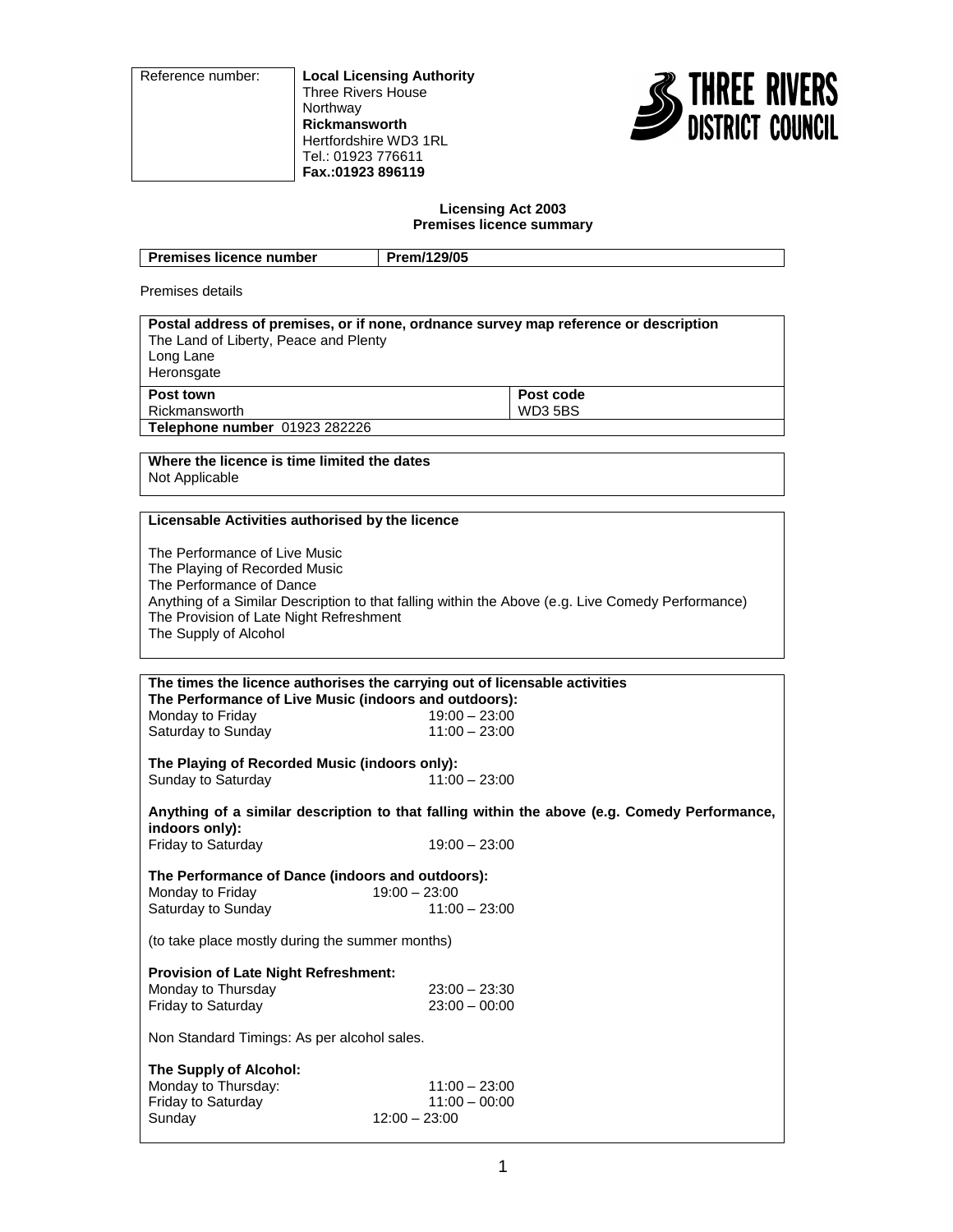New Year's Timings:

On New Year's Eve from the end of permitted hours on New Year's Eve to the start of permitted hours on the following day (or, if there are no permitted hours on the following day, midnight on 31 December).

Non Standard Timings:

An additional hour into the morning following on the Sunday and Monday of Bank Holiday weekend. A further additional hour every St George's Day and St. Patrick's Day. A further additional hour every Christmas Eve and Boxing Day. Other special occasions and events will be notified to the police at least 21 days prior to the occasion/event and will only go ahead with the agreement of the Police, given to the applicant at least 7 days prior to the occasion/event.

# **The opening hours of the premises**

Monday 11:00 – 23:30 Tuesday 11:00 – 23:30 Wednesday 11:00 – 23:30<br>Thursday 11:00 – 23:30 Thursday 11:00 – 23:30<br>Friday 11:00 – 00:30 Friday 11:00 – 00:30<br>Saturday 09:00 - 00:30 09:00 - 00:30 (see letter dated 13/08/2007) Sunday 12:00 – 23:30

For Non Standard Times: The premises will be allowed to remain open for an extra 30 minutes after the last permitted sale of alcohol.

**Where the licence authorises supplies of alcohol whether these are on and/or off supplies** Both

**Name, (registered) address of holder of premises licence**

Gill Gibson and Martin Few The Land of Liberty Long Lane **Heronsgate** Rickmansworth **Herts** WD3 5BS

Telephone Number: 01923 282226 Email: beer@landoflibertypub.com

#### **Registered number of holder, for example company number, charity number (where applicable)** Not Applicable

**Name of designated premises supervisor where the premises licence authorises the supply of alcohol**

Gill Gibson

**State whether access to the premises by children is restricted or prohibited** Restricted.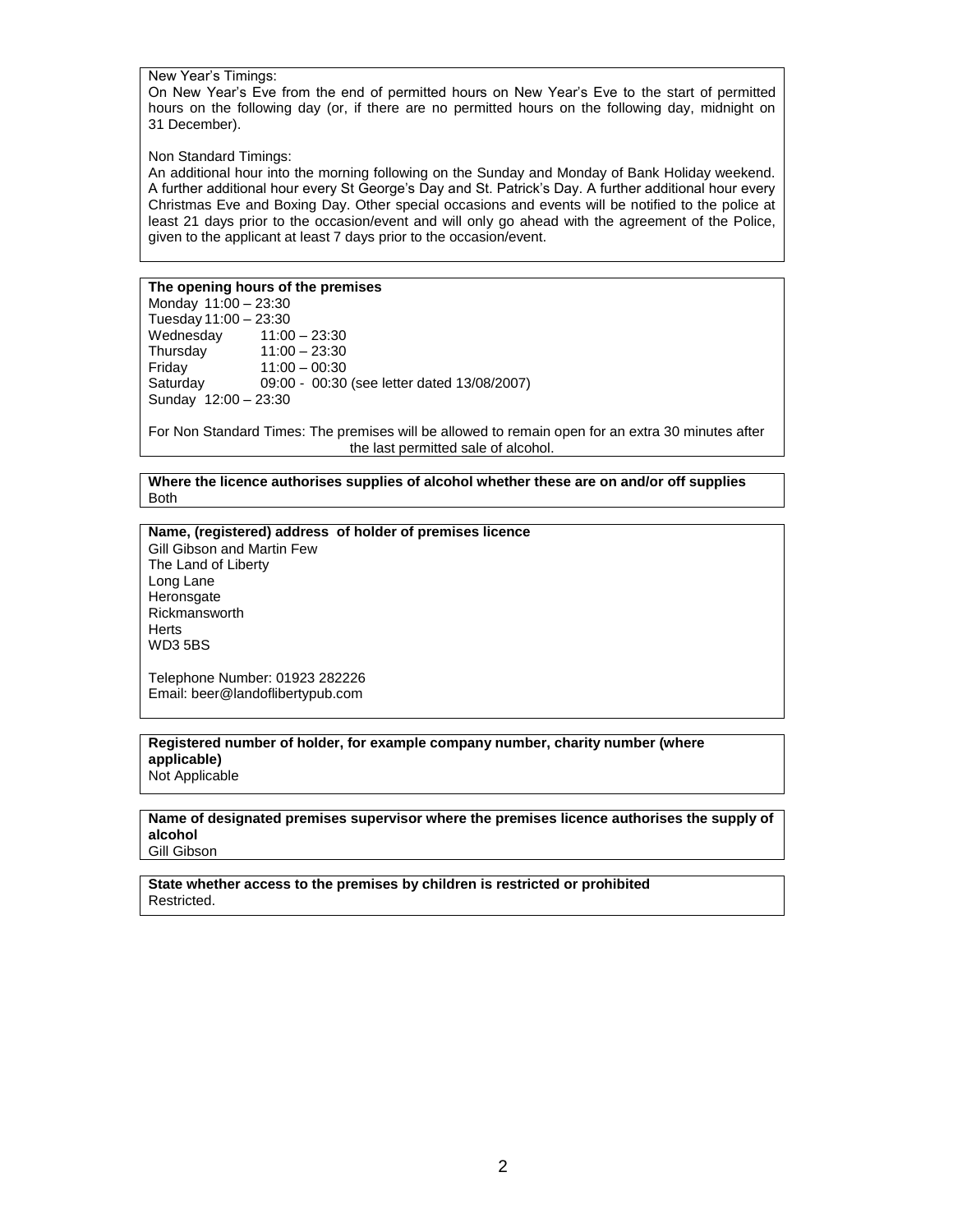**Reference number: Local Licensing Authority Three Rivers House Northway Rickmansworth Hertfordshire WD3 1RL Tel.: 01923 776611**



**Licensing Act 2003 Premises Licence**

# **Premises licence number: Prem/129/05**

# **Part 1 – Premises details**

| Postal address of premises, or if none, ordnance survey map reference or description<br>The Land of Liberty, Peace and Plenty<br>Long Lane<br>Heronsgate |               |  |           |                |
|----------------------------------------------------------------------------------------------------------------------------------------------------------|---------------|--|-----------|----------------|
| Post town                                                                                                                                                | Rickmansworth |  | Post code | <b>WD3 5BS</b> |
| Telephone number<br>01923 282226                                                                                                                         |               |  |           |                |
|                                                                                                                                                          |               |  |           |                |

## **Where the licence is time limited the dates** Not Applicable

# **Licensable activities authorised by the licence**

The Performance of Live Music The Playing of Recorded Music The Performance of Dance Anything of a Similar Description to that falling within the Above (e.g. Live Comedy Performance) The Provision of Late Night Refreshment The Supply of Alcohol

| The times the licence authorises the carrying out of licensable activities:                                 |                 |  |  |  |  |
|-------------------------------------------------------------------------------------------------------------|-----------------|--|--|--|--|
|                                                                                                             |                 |  |  |  |  |
| The Performance of Live Music (indoors and outdoors):                                                       |                 |  |  |  |  |
| Monday to Friday                                                                                            | $19:00 - 23:00$ |  |  |  |  |
| Saturday to Sunday                                                                                          | $11:00 - 23:00$ |  |  |  |  |
| The Playing of Recorded Music (indoors only):                                                               |                 |  |  |  |  |
| Sunday to Saturday                                                                                          | $11:00 - 23:00$ |  |  |  |  |
| Anything of a similar description to that falling within the above (e.g. Comedy Performance, indoors only): |                 |  |  |  |  |
| Friday to Saturday                                                                                          | $19:00 - 23:00$ |  |  |  |  |
| The Performance of Dance (indoors and outdoors):                                                            |                 |  |  |  |  |
| Monday to Friday                                                                                            | $19:00 - 23:00$ |  |  |  |  |
| Saturday to Sunday                                                                                          | $11:00 - 23:00$ |  |  |  |  |
| (to take place mostly during the summer months)                                                             |                 |  |  |  |  |
| <b>Provision of Late Night Refreshment:</b>                                                                 |                 |  |  |  |  |
| Monday to Thursday                                                                                          | $23:00 - 23:30$ |  |  |  |  |
| Friday to Saturday                                                                                          | $23:00 - 00:00$ |  |  |  |  |
| Non Standard Timings: As per alcohol sales.                                                                 |                 |  |  |  |  |
| The Supply of Alcohol:                                                                                      |                 |  |  |  |  |
| Monday to Thursday:                                                                                         | $11:00 - 23:00$ |  |  |  |  |
| Friday to Saturday                                                                                          | $11:00 - 00:00$ |  |  |  |  |
| Sunday                                                                                                      | $12:00 - 23:00$ |  |  |  |  |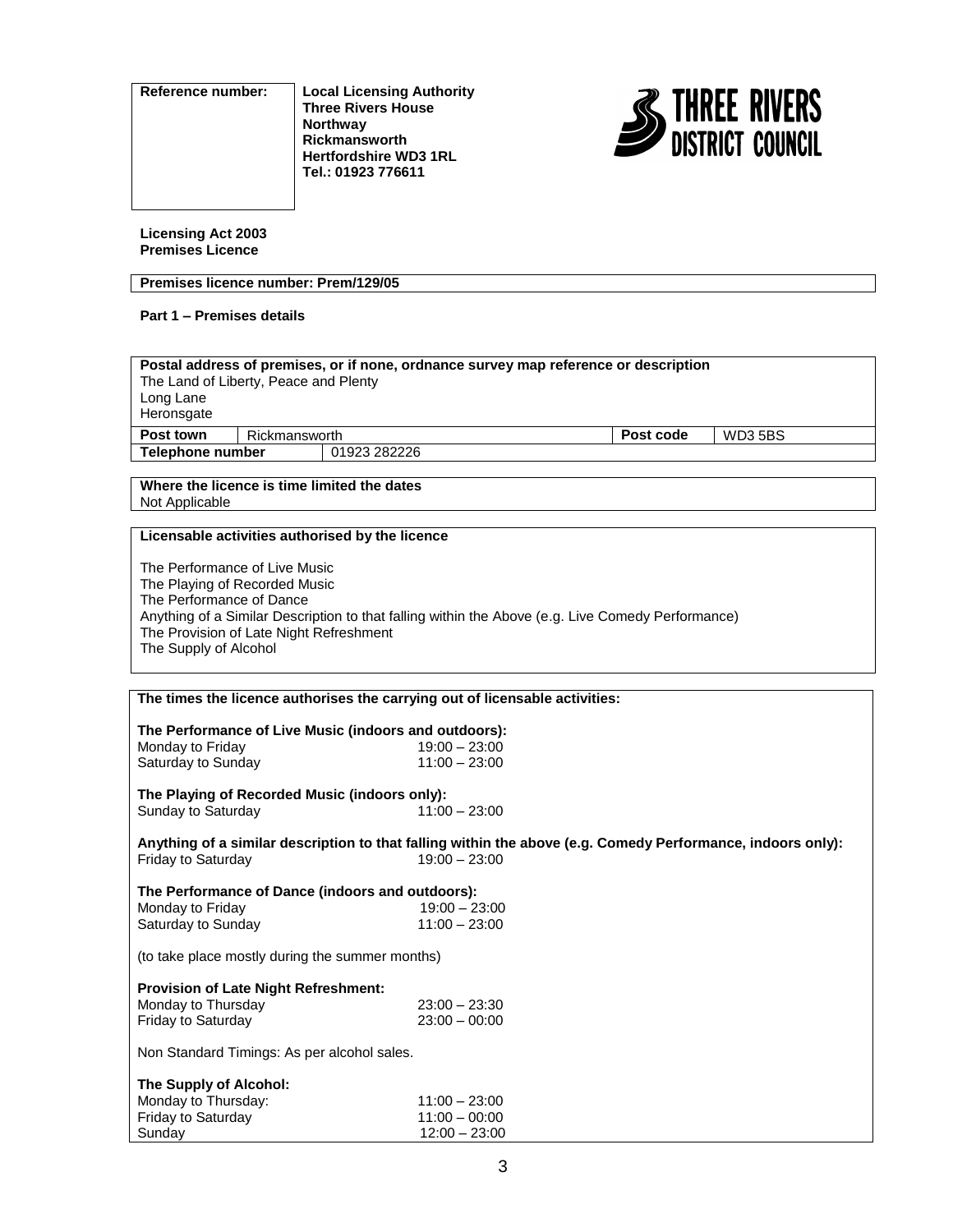## New Year's Timings:

On New Year's Eve from the end of permitted hours on New Year's Eve to the start of permitted hours on the following day (or, if there are no permitted hours on the following day, midnight on 31 December).

## Non Standard Timings:

An additional hour into the morning following on the Sunday and Monday of Bank Holiday weekend. A further additional hour every St George's Day and St. Patrick's Day. A further additional hour every Christmas Eve and Boxing Day. Other special occasions and events will be notified to the police at least 21 days prior to the occasion/event and will only go ahead with the agreement of the Police, given to the applicant at least 7 days prior to the occasion/event.

#### **The opening hours of the premises**

| Monday                           | $11:00 - 23:30$                                                                                                  |
|----------------------------------|------------------------------------------------------------------------------------------------------------------|
| Tuesday                          | $11:00 - 23:30$                                                                                                  |
| Wednesday                        | $11:00 - 23:30$                                                                                                  |
| Thursday                         | $11:00 - 23:30$                                                                                                  |
| Friday                           | $11:00 - 00:30$                                                                                                  |
| Saturday                         | 09:00 - 00:30 (see letter dated 13/08/2007)                                                                      |
| Sunday                           | $12:00 - 23:30$                                                                                                  |
| For<br>Non<br>Standard<br>Times: | The premises will be allowed to remain open for an extra 30 minutes after the last permitted<br>sale of alcohol. |

**Where the licence authorises supplies of alcohol whether these are on and/or off supplies** Both

## **Part 2**

**Name, (registered) address, telephone number and e-mail (where relevant) of holder of premises licence**: Gill Gibson and Martin Few The Land of Liberty Long Lane Heronsgate Rickmansworth **Herts** WD3 5BS

Telephone Number: 01923 282226 Email: beer@landoflibertypub.com

**Registered number of holder, for example company number, charity number (where applicable)** Not Applicable – private partnership

**Name, address and telephone number of designated premises supervisor where the premises licence authorises the supply of alcohol**:

Gill Gibson



**Personal licence number and issuing authority of personal licence held by designated premises supervisor where the premises licence authorises the supply of alcohol** Pers/241/05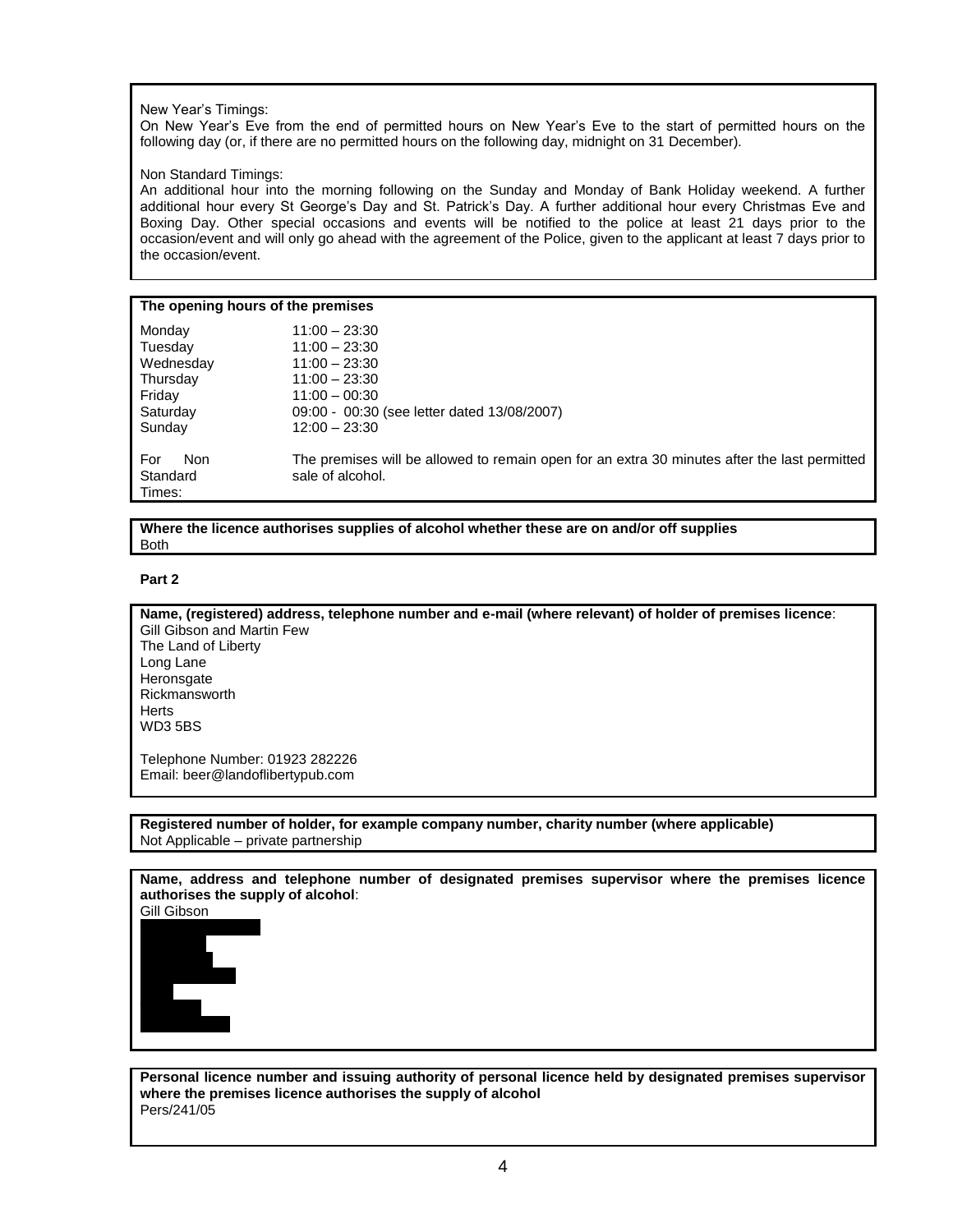## **Annex 1 - Mandatory conditions**

- 1. No supply of alcohol shall be made under this Premises Licence at a time:
	- (a) when there is no designated premises supervisor in respect of the Premises Licence.
	- (b) when the designated premises supervisor does not hold a personal licence or his or her personal licence is suspended.
- 2. Every supply of alcohol under the Premises Licence shall be made or authorised by a person who holds a personal licence.

#### *Licensing Act 1964 cross references: S.166 LA 1964*

Licensed Premises Credit Sales

Alcohol shall not be sold or supplied unless it is paid for before or at the time when it is sold or supplied, except alcohol sold or supplied:

*(a) with and for consumption at a meal supplied at the same time, consumed with the meal and paid for together with the meal;*

*(b) for consumption by a person residing in the premises or his guest and paid for together with his accommodation;*

*(c) to a canteen or mess.*

Licensing Act 1964 cross references: S.168, 171, 201 LA 1964

#### *On-Licence, No Children's Certificate*

#### **Children in Bars**

*No person under fourteen shall be in the bar of the licensed premises during the permitted hours unless one of the following applies:*

- *(1) He is the child of the holder of the premises licence.*
- (2) He resides in the premises, but is not employed there.

*(3) He is in the bar solely for the purpose of passing to or from some part of the premises which is not a bar and to or from which there is no other convenient means of access or egress.*

In this condition "bar" includes any place exclusively or mainly used for the consumption of intoxicating liquor. But an area is not a bar when it is usual for it to be, and it is, set apart for the service of table meals and alcohol is only sold or supplied to persons as an ancillary to their table meals.

#### **Annex 2 - Conditions consistent with the Operating Schedule:**

#### **A) General – all four licensing objectives (B,C,D,E,):**

- We endeavour to comply with all the legal requirements of running licensed premises
- Staff training and recruitment is given a high priority in order to ensure the highest possible quality of service

## **B) The prevention of crime and disorder:**

- Camera equipment (non functional) fitted to the exterior as a deterrent.
- Staff trained to be vigilant and to observe customers behaviour in or close to the club premises.
- Regular contact with other local licensees and the local neighbourhood watch co-ordinator.